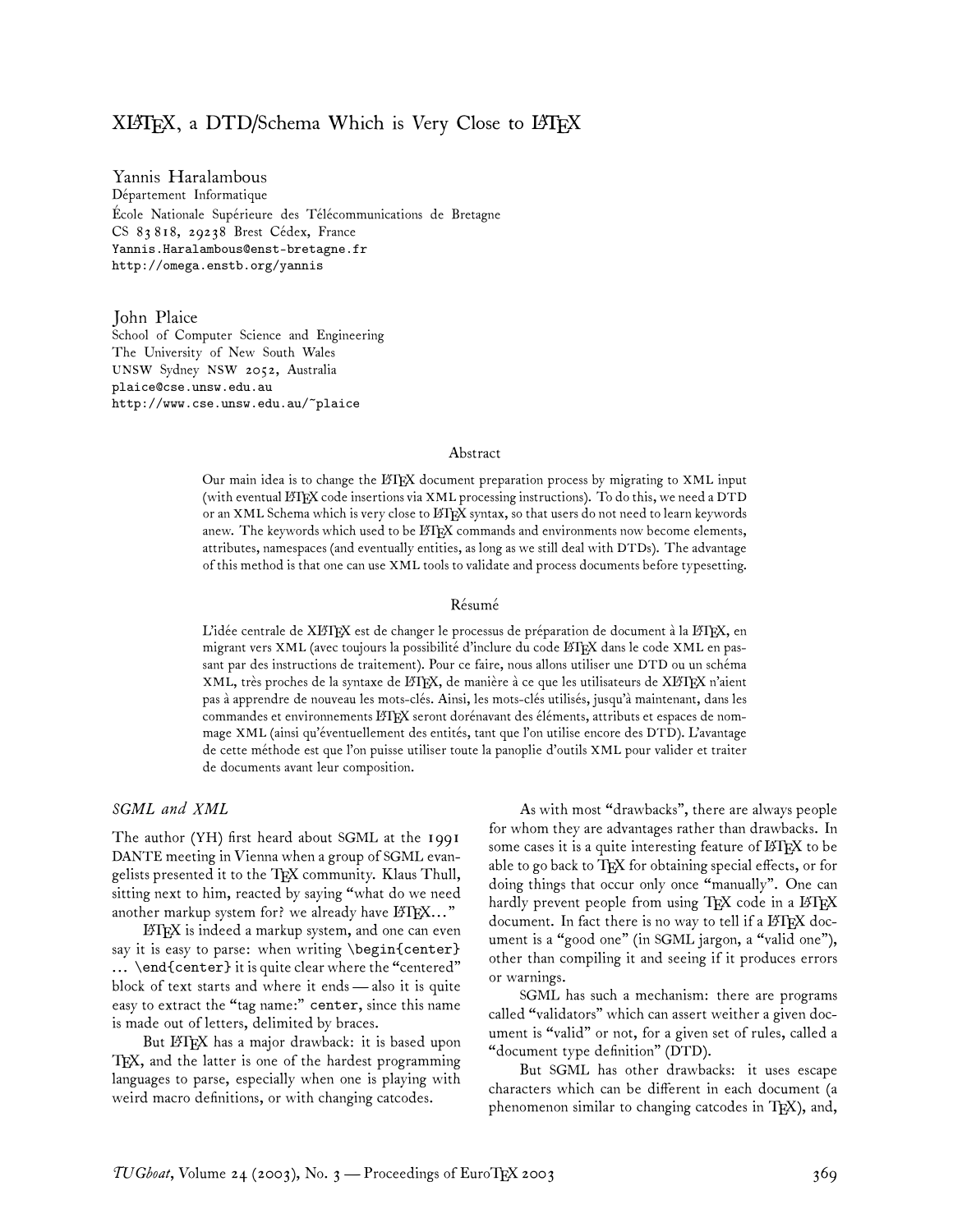worse, it uses "optional" tags: the DTD can declare that the existence of a given tag can be deduced from its context, and hence it does need to be explicitly written. Both of these features make the presence of a DTD absolutely necessary to be able to *parse* SGML documents correctly (and not only for validating purposes). These features make SGML documents hard to parse and hard to process.

A solution to these problems came with XML (see [7, 1]). It is easy to underestimate the difference between the two systems. Indeed, when comparing SGML and XML documents, they seem quite alike. In fact the philosophy is entirely different: in XML, no part of the markup is ever hidden or ambiguous. Escape characters are uniquely defined and no tags can ever be optional. DTDs (and their successors: XML schemas) are not necessary to parse an XML document, they are only needed to validate it.

### *The principles of XL<sup>A</sup>TEX*

When using  $\Delta T$ <sub>F</sub>X for more than  $\bf{15}$  years, like the authors, command and environment names, as well as the general syntax, become as automatic as driving a car, putting clothes on, eating and drinking, etc. Braces and backslashes are part of everyday life, and we can hardly imagine it without them.

For the first author, living in France and using a Macintosh, it is quite funny to note that none of these symbols is available on his keyboard (or any of the Macintosh keyboards he used in the last 20 years). The braces are obtained by  $z$ -keys combinations (alt + parentheses), and the backslash by a 3-key combination (alt  $+$  shift  $+$ slash).

The backslash is quite a strange symbol: in most languages it doesn't even have a real name (in French it is usually called "barre oblique inverse", lately a name has been invented for it: "contre-oblique"). Legend  $\lceil 3, p$ . 29] says it was introduced into ASCII only as a graphic complement of "/" in order to obtain symbols  $\wedge$  (= "/"  $+$  "\") and  $\vee$  (= "\" + "\"). As all legends, *se non è vero*, *è ben trovato*, since the author could not find any rational use of the backslash symbol before the arrival of programming language syntax (besides its use in set theory, which is quite limited).

Is the TFX community a community of backslash worshippers? Not necessarily, although a document full of backslashes certainly feels "like home" for many of us.

Nevertheless TEXists are aware of the disadvantages of TFX syntax. While it is a general rule that commands start with a backslash, some commands (like ~) do not have a backslash, and sometimes (as in  $\setminus$ ) a backslash is not used as an escape character. Command arguments are generally delimited by braces, but sometimes also by brackets — and sometimes commands have no arguments

at all and must be included into groups (as in the case of \small). Some commands (like \verb) can even use *any* character as argument delimiter (and when we say *any*, we mean any; even in the case of paired delimiters, like parentheses or braces, one must use the left one on the left and the left one again on the right: \verb=bla= is right, \verb{bla} is wrong, \verb{bla{ is right).

This is the only the tip of the iceberg of TEX syntax problems. On a more philosophical level, a big disadvantage of L<sup>A</sup>TEX (considered as a markup language), is the fact that there is no clear distinction between data and markup. When writing \begin{center} is is clear that center is part of the markup (the "tag name"), while in \emph{hello}, hello is data. But what about:

### \textcolor{red}{green}

Will this produce the word "green" in the color red, or the word "red" in the color green? The author of the color package has decided that the first argument is markup and the second data, but there is no way for parsing software to guess it. Not to mention the fact that there are commands producing data (like \today) and others changing the status of data (like the % character, or the comment environment, or - in a more TEX-like fashion — the \bdef and \edef commands which convert a string into a command, or the \token command which converts a command into a string... ).

Using software like *latex2html* one realizes that parsing TFX code is a perilous daredevil project. In fact only TEX can parse TEX code well. This is quite fair in a world where TFX files are written for the sole purpose of being compiled, but in the current era of electronic documents this can hardly be the case anymore. Nowadays documents are used in many different ways: they can be parsed, transformed, translated, re-assembled, etc.

For this to happen, a stable and simple markup system like XML is much more suitable than LATEX.

But shall LATEX ists learn an entirely new syntax? Of course not. Only the basic syntactic rules should change: "less than" and "greater than" instead of backslash and braces, "elements" and "attributes" instead of "commands" and "environments".

The XL<sup>A</sup>TEX proposal is the following: *a set of XML elements and attributes (*= *a DTD or an XML schema), with tag names as close as possible to L<sup>A</sup>TEX command and environment names, easily convertible to L<sup>A</sup>TEX syntax*.

Tag names like document, maketitle, center, quotation, itemize, enumerate, emph, footnote, chapter, section, are used on a daily basis by all LATEX users. They remain unchanged for XIATEX. For example, the L<sup>A</sup>TEX code:

\begin{quotation} Life shall go on\footnote{Said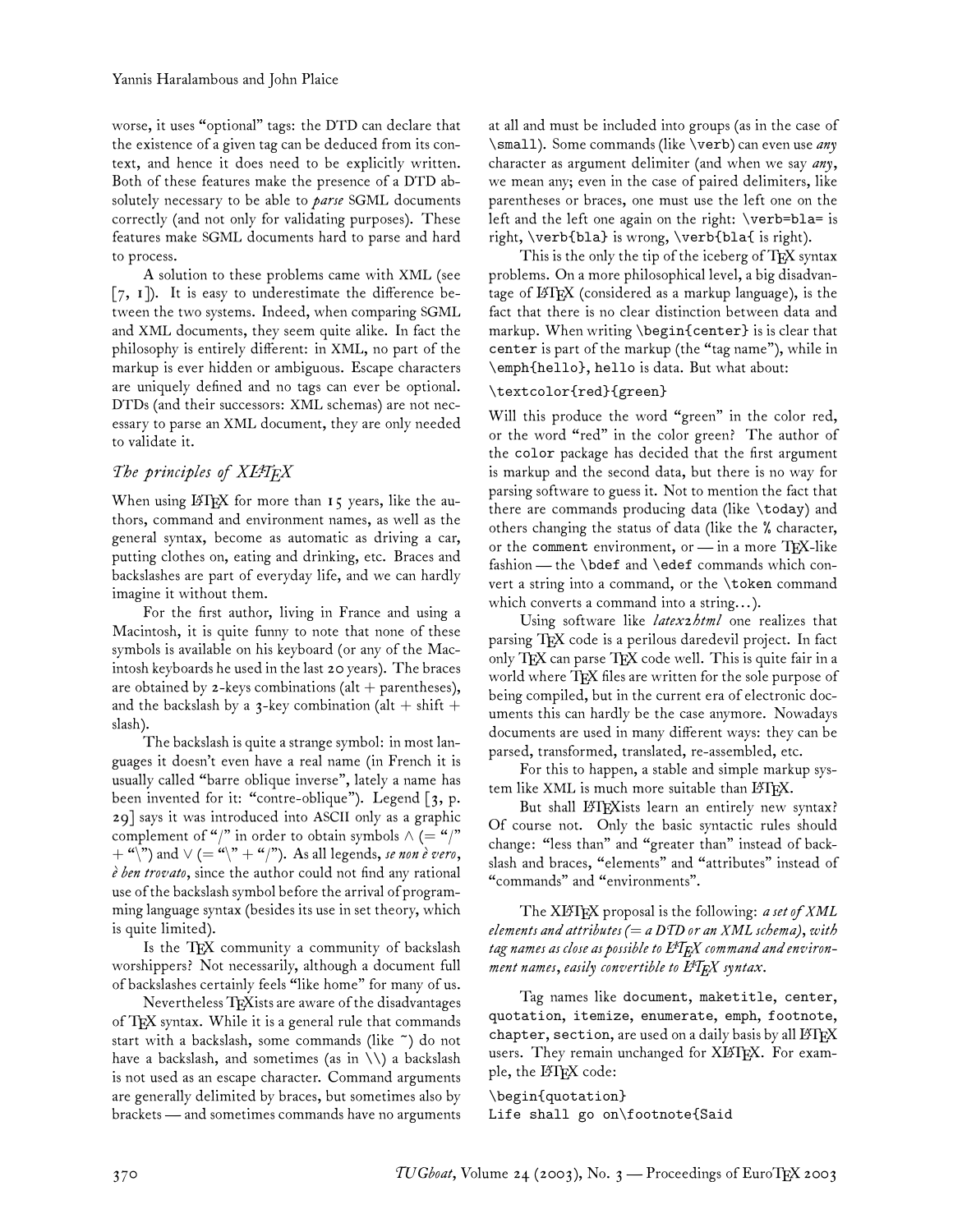\emph{he}.}. \end{quotation} becomes in XLATEX:

<quotation> Life shall go on<footnote>Said <emph>he</emph>.</footnote>. </quotation>

*Elements or attributes?* An attribute has a tag name and contents. It belongs to an element (and is actually written inside the opening tag of the element). The order of attributes is not relevant, but there cannot be two attributes with the same name in the same element. The contents of an attribute cannot include the character <, and hence cannot include element tags.

Attributes are used for metadata, that is data which can be considered as being either markup or contents. For example, if <section> is the opening tag of a section title which will be automatically numbered, then one could imagine <section number="3"> as the opening tag of a section numbered "3". Is this number "3" part of the contents of the document? The answer is not clear.

Attributes are very useful when we have variable markup. The typical example is the format of a tabular environment. This format is different for each table, but it is nevertheless pure markup (nobody would like |c|c|p{2cm}| to appear in her document). Here is what an XIATEX tabular environment/element looks:

```
<tabular format="|c|c|p{2cm}|">
A<tab/>>btab/>C<br/><br/>
D<tab/>E<tab/>F<br/><br/>
</tabular>
```
We notice two things: first of all, attributes have names, so every IATEX command argument becoming an attribute needs a name. "Format" seems to be the natural name for the format of a tabular environment. Secondly, the special character  $\&$  and the command  $\setminus \&$  have been replaced by elements: <tab/> and <br/> <br/>theory .

Sometimes the choice between element and attribute is not clear. Let us take for example the optional argument of the \section command (the version of a title used in the table of contents). It seems natural to write:

### <section toc="Short version">Long version </section>

But what happens when we need further markup inside such a title? If the long title contained, for example, an <emph> element, then this element could not be used in the short one, since an attribute may not contain tags. There are two solutions, neither entirely satisfactory:

1. use an element instead of an attribute, for example:

```
<section>
<toc>Short <emph>version</emph></toc>
```
Long <emph>version</emph> </section>

2. use LATEX commands instead of XML markup in the attribute:

<section toc="Short \emph{version}"> Long <emph>version</emph> </section>

*How about TEX code?* One may argue that by "writing L<sup>A</sup>TEX in XML", one can only use pre-defined elements, and hence one loses all the flexibility of TFX code. XML provides a very simple and natural mechanism to switch between syntaxes: *processing instructions*. In XL<sup>A</sup>TEX one can switch to TFX code at any moment, via the tex processing instruction:

<footnote>This symbol was very <emph>scary</emph> and looked like an <?tex {\xx\char'124}?>. </footnote>

Elegant XLIFX code would, of course, rather try to avoid such processing instructions. As always in LATEX, TEX code should be used only when unavoidable. But in XL<sup>A</sup>TEX such code is clearly marked and will be avoided by XML parsers. There is only one hitch: the string "?>" should never appear inside the TFX code, since it is the processing instruction escape sequence.

Other processing instructions used are math (for math formulas), displaymath (for display mathematics), verb (for short verbatim, similar to the \verb command), verbatim (for long verbatim code), special (similar to \special command).

Using processing instructions has the advantage that one doesn't need to care about protecting the characters  $\langle$ ,  $\rangle$ , & (only the sequence ?> must be avoided). But it also has a serious disadvantage: the data included in the processing instruction is not considered as contents of the document. In some cases this seems the right approach: in L<sup>A</sup>TEX one would hardly put textual contents into a \special command, although this is theoretically possible— thus, using processing instructions for specials will most probably not "hide" any contents of the document.

This is less clear with, for example, verbatim code or math formulas (although in the latter case one could as well also use MathML as the proper way of writing mathematics with XML). For that reason XIATEX also provides XML elements for math formulas, verbatim code and specials. When using these elements, one must always protect characters  $\lt, \gt, \&$ , by using the appropriate entities (&1t;, >, &). As an example, to obtain the output:

<textbf>this is cute</textbf> one can write either: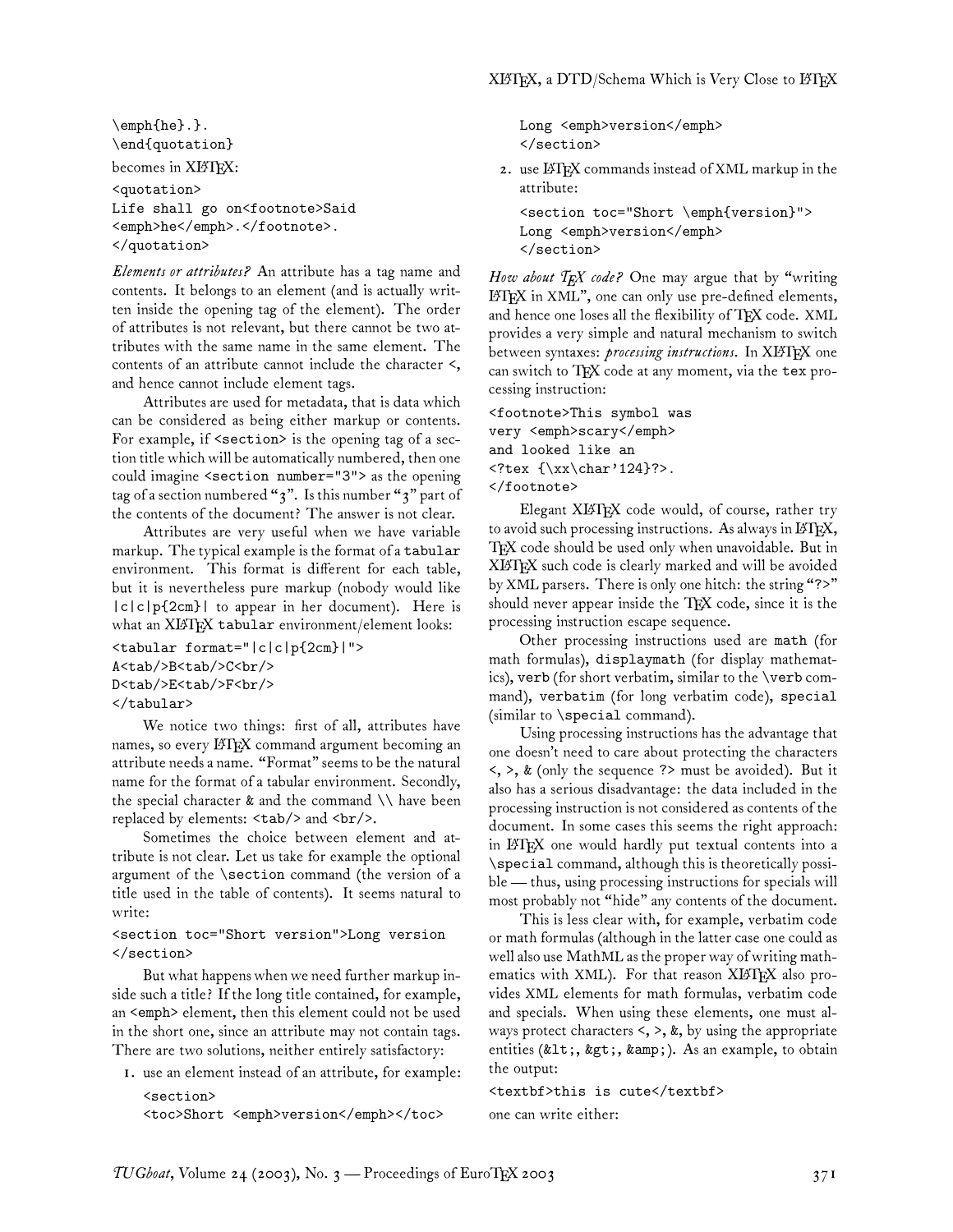```
<?verbatim
<textbf>this is cute</textbf>
?>
or:
<verbatim>
<textbf&gt;this is cute&lt;textbf&gt;
</verbatim>
```
The latter solution is "cleaner", but the former is more readable.

*Other similar projects and history of*  $XLATEX$  In November 1998, Doug Lovell from IBM AlphaWorks released a package called  $texm{ }texth$  to translate XML into TFX [5]. This package is described as *a three-part solution that provides a path from XML into the TEX formatting language*. This project is described in a *TUGboat* article [6]. It has been retired from IBM and appeared on Sourceforge in 2004 [8] (developer: Oleg Paraschenko). In 1999, Stefan Krauß, from Stuttgart University, starts a similar project called *SESAMDoc* [4].

Both TFXML and *SESAMDoc* use an approach quite different from ours. Instead of defining elements with names similar to those of LATEX commands and environments, they define elements from commands and environments, where the names appear in an attribute. For instance, instead of writing

<emph>bingo!</emph>

as we are, *SESAMDoc* would write:

<cmd name="emph">

```
<param>bingo!</param>
\langle / cmd\rangle
```
(the TFXML code would be similar except for the spelling parm instead of param).

TFXML and *SESAMDoc* are less suitable for manual keyboarding and editing than XIATEX. By systematically using param/parm elements, one loses the distinction between data and markup/metadata. In XIATEX it is possible to write arbitrary commands and environments that way, but one can also use attributes for LATEX arguments, and mix the two approaches so that data gets into element contents and metadata/markup into attributes.

Compare the XIATEX approach:

```
<com name="textcolor" arg1="red">
<arg2>This text is typeset in red.</arg2>
\langle/com\rangle
```
where argument 1 (whose value is metadata) is an attribute while argument 2 (whose value is textual content) is a sub-element, to the TEXML approach:

```
<cmd name="textcolor">
<arg1>red</arg1>
<arg2>This text is typeset in red.</arg2>
\langle / cmd\rangle
```
where there is no qualitative distinction between "red" and "This text is typeset in red".

The XIATEX project began in late 2002 as a Diploma Project for Paweł Grams, at that time student of ENST Bretagne. He presented his work at the 2003 GUST meeting in Bachotek [2].

In the following section we describe the XIATEX (version 1) syntax.

# *XL<sup>A</sup>TEX v. 0.9 syntax*

*Namespace* The namespace of XLATEX v. 0.9 is:

http://omega.enstb.org/2003/XLaTeX

*Conventions* Ages before the arrival of Unicode, Knuth introduced some easy ways to obtain characters not in ASCII: " and " for the double quotes, ' and ' for single quotes, -- and --- for en-dash and em-dash, '? and '! for Spanish inverted punctuation. The most frequently used of these is ' which produces an "apostrophe" (a raised comma) although the character used in the document is an "ASCII apostrophe" (a small straight line).

Packages like *babel* and Omega Translation Processes have introduced new conventions: for example, in French one leaves a blank space in front of double punctuation, this space is converted into a non-breakable space (in the case of colon) or into a thin space (in all other cases).

Such conventions were invented almost a century ago, when the typewriter began to be used. Going from a full blank space to a thin space is the same as going from the typewriter's world ("dactylography") to the printer's ("typography").

One may argue whether these conventions should be left in XIATEX or not. They are part of TEX and our fingers are used to them, especially if we consider ourselves as being dactylographers and  $T_{F}X$  as the typographer-inthe-box. On the other hand, XML and hence  $X\cancel{B}T\cancel{F}X$  is based on Unicode, and this encoding contains all of these characters. The problem is not anymore to get the characters in the document, but to configure our keyboard to produce them easily. And the final argument is that even in TFX these conventions were deactivated in some contexts, for example in verbatim environment or when using a typewriter font.

To give the future (that is: Unicode) a chance we have chosen not to activate these conventions by default. They can be activated, though, using attribute tex-conventions which can take values on and off. The value of this attribute is inherited by children of a node, like XSL-FO properties.

*Encodings* The default encoding of XML (and hence of XL<sup>A</sup>TEX) is Unicode UTF-8. This encoding can be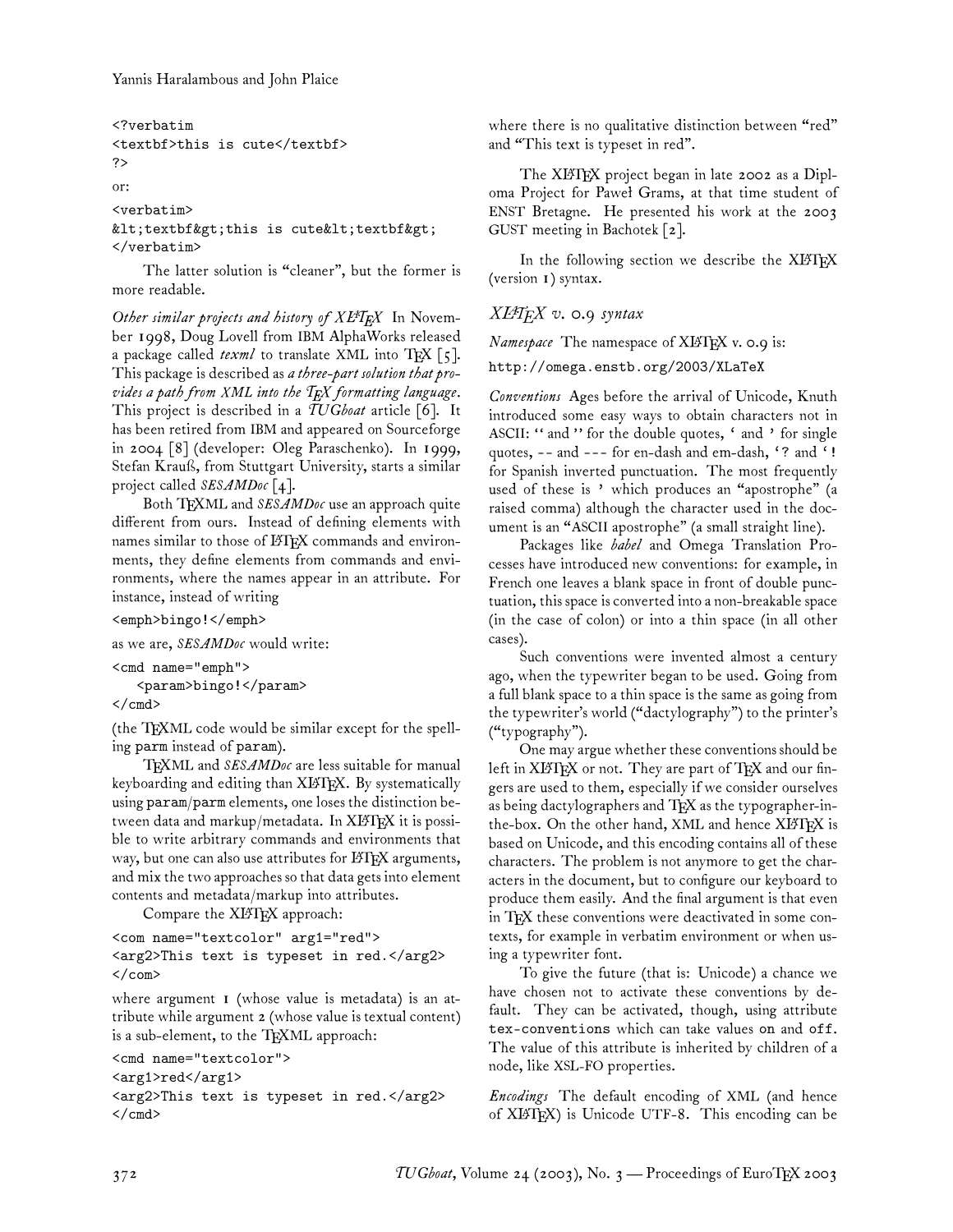changed through the encoding pseudo-attribute of the XML declaration, but we do not advise the user to do so.

*Global document structure* XML documents have a tree structure: they need a *single* top node. LATEX documents have two parts: the preamble (which has no top node) and the document body (which has the top node document). To obtain a structure similar to  $EFTK$ , we have to introduce an additional node above document. It is only natural for us to call this node xlatex.

On the other hand, every LATEX document has one and only one \documentclass command. There are two ways to translate this into XML: either as an element under xlatex, or as an attribute of document (in the latter case, the value of this attribute is the name of the document class, and a second attribute options includes the eventual class options).

In a ETEX preamble one finds a lot of code but mostly \usepackage commands. These can be included in an XIATEX document as usepackage elements (with self-explanatory name and options attributes). These elements can be used either under xlatex and before document or directly under document.

Hence a typical LATEX document like:

```
\documentclass[11pt]{article}
\usepackage[francais]{babel}
\usepackage[dvips]{graphics}
\begin{document}
...
\end{document}
can become (for LATEX purists):
<?xml version="1.0"?>
<xlatex version="0.9">
<documentclass name="article" options="11pt"/>
<usepackage name="babel" options="francais"/>
<usepackage name="graphics" options="dvips"/>
<document>
...
</document>
or (more in XML style):
```

```
<?xml version="1.0"?>
<xlatex version="0.9">
<document class="article" options="11pt">
<usepackage name="babel" options="francais"/>
<usepackage name="graphics" options="dvips"/>
...
```

```
</document>
```
In the latter case, the \usepackage instructions will be placed at the beginning of the preamble before any code included under xlatex and before document.

It becomes obvious from the example above that XL<sup>A</sup>TEX to L<sup>A</sup>TEX translation is not trivial and requires more than one parsing run. In the next subsection this will be even more clear.

*Languages* Using the *babel* package, languages are first declared (as options of the \usepackage command) and then activated through the \selectlanguage command. This approach is made possible in XIATFX:

```
<?xml version="1.0"?>
<xlatex version="0.9">
<usepackage name="babel"
  options="francais,english"/>
<document class="article"
  options="11pt">
Are we writing in Shakespeare's
language?
<selectlanguage name="french">
<emph>Ou est-ce dans la langue
de Molière ?</emph>
</selectlanguage>
</document>
```
But there is also a different approach, more XMLoriented. In XML, there is a standard way to specify the language used in an element: the xml:lang attribute. Values of this attribute are combinations of standard 2 letter language names (ISO-639) and 2-letter country names (ISO-3166), separated by a dash.

One can consider— although this is not stated in the XML specifications— that the value of this attribute is inherited by nodes underneath the element carrying it.

Every XIATEX element can carry the xml: lang attribute and there is no need to declare the *babel* package with the appropriate language. The XIATEX to IATEX parser will find all occurences of the attribute and load the corresponding languages in the document preamble. Hence the example above could also be written as:

```
<?xml version="1.0"?>
<xlatex version="0.9">
<document class="article"
   options="11pt" xml:lang="en">
Are we writing in Shakespeare's
language?
<emph xml:lang="fr">Ou est-ce dans
la langue de Molière ?</emph>
</document>
```
Correspondence between values of the xml:lang attribute and *babel* language names is included in the XLATEX configuration file xlatex.conf.

*Sections, text styles, footnotes, lists, tables* The L<sup>A</sup>TEX commands  $\setminus$  section and the like become XLATEX elements, containing section titles. Attribute short can contain a shorter version of the title for table of contents and/or headers (depending on the style file).

The LATEX commands changing text style (\emph, \textbf, and the like) become XL<sup>A</sup>TEX elements. There is also a neutral element, used to carry attributes such as xml:lang; it is called span (as in HTML).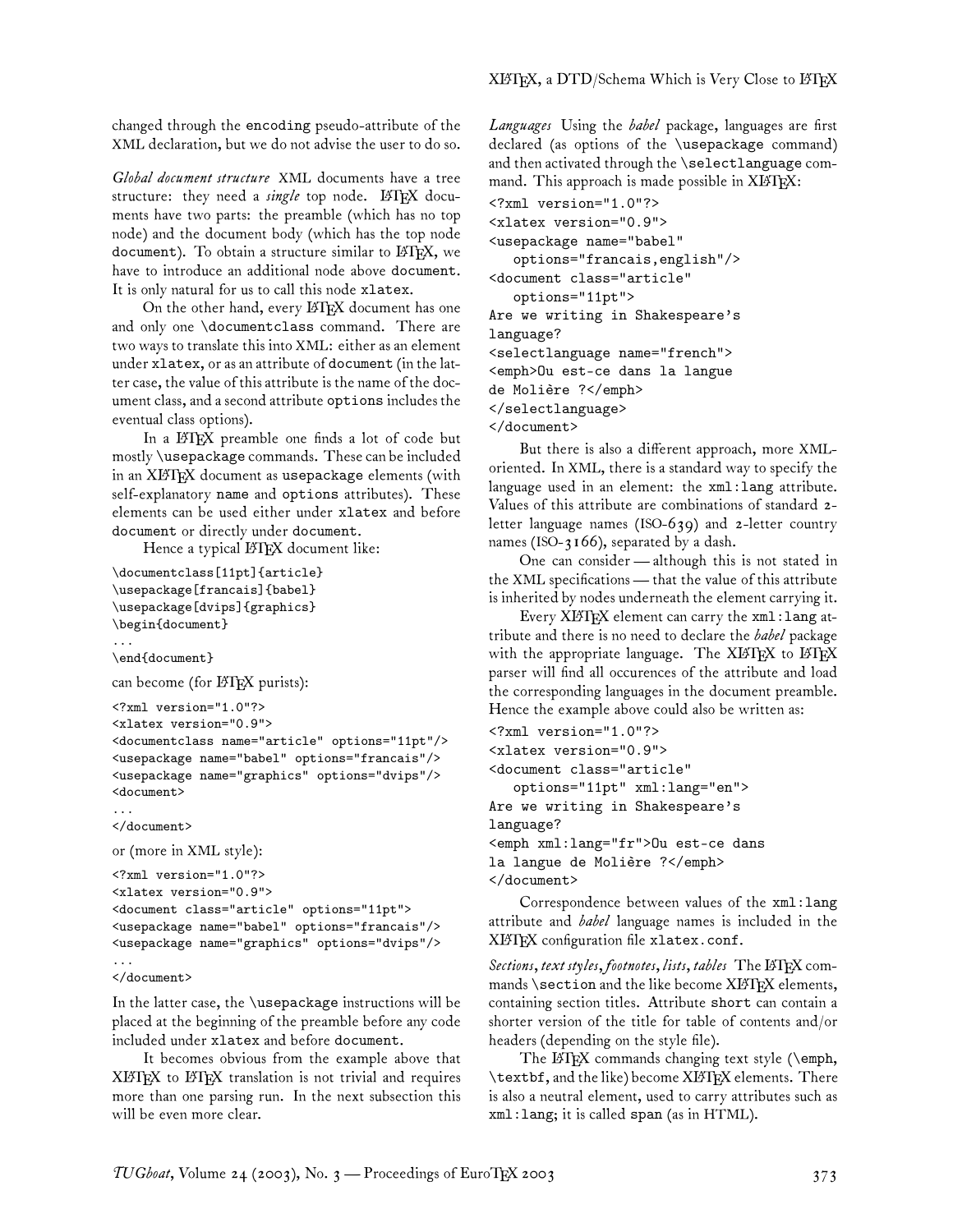Footnotes are obtained with the footnote element. As in LATEX there are also footnotenumber and footnotetext elements, but they should not be needed, as the XIATEX to IATEX translator should be able to replace a <footnote> element in an inappropriate LATEX environment (such as a table) by paired <footnotenumber> and <footnotetext> elements. In other words, the XIATEX to IATEX translator should be able to rectify some of LATEX's deficiencies (or at least to act as if these deficiencies were not there).

Lists are obtained through itemize, enumerate and description elements. Each list item is contained in an item element. This element can carry a mark attribute, containing the list item mark. If this mark contains a closing bracket, then it will be automatically converted into a \char"5D command (this is a well-known L<sup>A</sup>TEX problem coming from the fact that the mark is an optional argument of the \item command and hence is delimited by brackets instead of braces).

Tables are obtained through the tabular element, which takes two attributes: format and pos. When the format attribute contains values such as m or b then the array package is automatically loaded. When it contains the value X then the tabularX environment is automatically loaded. Cells are separated by the tab element, and ends of line are given by the br element. Horizontal lines are included by the hline element.

Multicolumn cells are obtained by the element multicolumn, which takes two attributes: num (the number of columns) and format (the format of the cell). The contents of the multicolumn element is the contents of the cell. Partial horizontal lines are included by the cline element which carries a num attribute.

Here is an example of a table with all the features described:

| One  | l wo  | hree  |
|------|-------|-------|
| Four | Five  |       |
| Six  | Seven | Eight |

```
\begin{tabular}{|c|c|c|}\hline
One&Two&Three\\\hline
Four&\multicolumn{2}{c|}{Five}\\\cline{2-3}
Six&Seven&Eight\\\hline
\end{tabular}
```

```
<tabular format="|c|c|c|"><hline/>
One<tab/>Two<tab/>Three<br/><hline/>
Four<tab/>>>>><multicolumn num="2"
```

```
format="c|">Five</multicolumn><br/>
\text{cline num}="2-3"/>
```

```
Six<tab/>Seven<tab/>Eight<br/>shr>>>>>>>
</tabular>
```
*Cross references* There are two approaches to cross references: the LATEX way and the XML way. The former is to use label, ref and pageref elements, carrying id attributes. The latter is to use id attributes instead of label elements. These attributes can be carried by any XL<sup>A</sup>TEX element.

Here is an example of these two approaches: a reference to a section title.

<section>Lyubov Bruk & amp; Mark Taimanov <label id="bruk-taimanov"/></section>

is the "ETFX way", and:

<section id="bruk-taimanov">Lyubov Bruk & Mark Taimanov</section>

the "XML way".

*Mathematics, verbatim* As already mentioned, mathematics and verbatim code can be included in two ways: either by XML processing instructions or by XIATEX elements math, displaymath, verb and verbatim:

To calculate  $\mathsf{Cmath}\$  \sqrt $\{2\}\lt\mathsf{match}$ use function <verb>sqrt(2)</verb>.

or:

To calculate <?math \sqrt{2}?> use function <?verb sqrt(2)?>. to obtain:

To calculate  $\sqrt{2}$  use function  $\texttt{sqrt}(2)$ .

In the case of XML elements, the characters <, > and & must be entered as <, &gt;, &amp;. In the case of processing instructions the only constraint is that the string ?> must not be included in the contents.

Let us emphasize that the XLATEX to LATEX translator does not produce \verb commands and verbatim environments from verb and verbatim elements or PIs. Instead it simply changes the font into a typewriter one and translates characters, in other words: we obtain the verbatim effect in a "manual way". This has the enormous advantage that verbatim code can be used everywhere, including in footnotes, tables, section titles and other places where it is prohibited in normal LATEX.

*Arbitrary commands and environments* It may happen that a user wants to use a given  $\mathbb{H} \mathbb{F}$ X command which is not included in the XIATEX DTD (or schema). In that case one can either use the tex processing instruction (which switches immediately into TFX mode) or elements com, env, arg1, ...arg9 and optarg.

Here is an example: suppose that a user has defined a L<sup>A</sup>TEX command called toto with one optional argument and two mandatory ones. She wants to use it as follows:

\toto[red]{2}{Some text.}

There are three ways to obtain this code. By a processing instruction:

<?tex \toto[red]{2}{Some text.}?>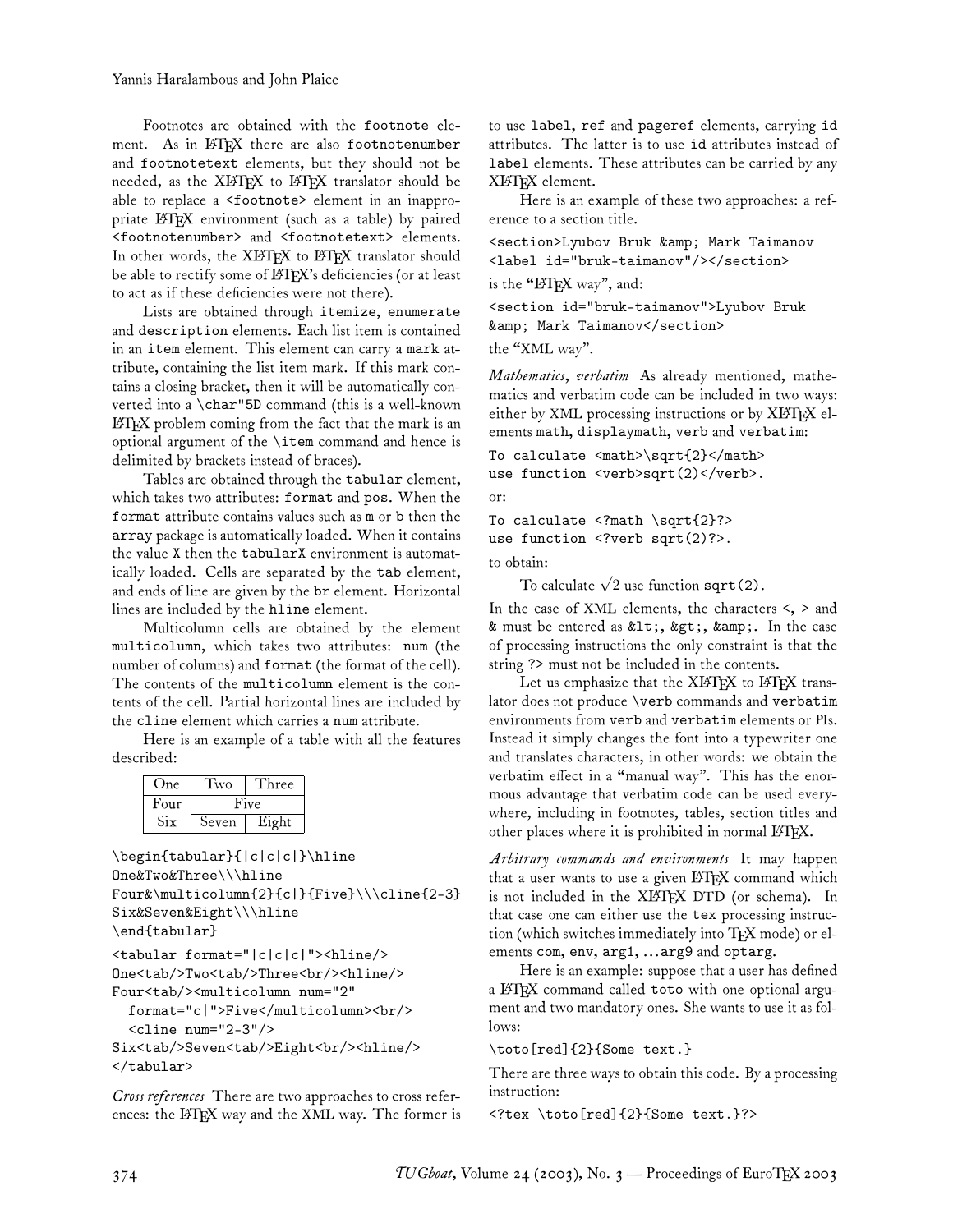in which case an XML parser would not be able to parse the data properly, or by the com element and arg\* attributes:

```
<com name="toto"
   arg1="2"
   arg2="Some text."
   optarg="red"/>
```
or by com and arg\* elements:

```
<com name="toto"><arg1>2</arg1>
   <arg2>Some text.</arg2>
   <optarg>red</optarg>
\langle/com\rangle
```
The two approaches can be mixed so that the author of the document has full control of what is to be considered as markup/metadata, and what as data (textual content). In the case of our example, 2 and red are probably metadata while Some text. is obviously text. Hence, it would be more elegant to write:

```
<com name="toto" optarg="red"
   arg1="2"><arg2>Some text.</arg2>
</com>
```
To obtain an environment instead of a command, one uses the env element. The contents of the element is the contents of the environment.

The advantage of using elements instead of merely switching to TEX mode via a PI is that XML parsers or processors (like SAX/DOM or XSLT) can transform these elements into other XML elements, as desired— while this is hardly possible (or at least much more difficult) inside a processing instruction.

*Graphics, figures, multiple columns, files* The following elements produce *graphics* package commands:

```
<includegraphics src="toto.eps"
   bbox="50 70 327 655"/>
<scalebox amount="0.1"/>
<rotatebox amount="30"/>
<resizebox x="0.5" y="!"
```
Instead of using elements for scaling, rotating and resizing, one can also use attributes of the includegraphics element:

```
<includegraphics src="toto.eps"
  bbox="50 70 327 655"
   scale="0.1"
   rotate="30"
   resizex="0.5" resizey="!"/>
```
In that case, operations are done in the following order: first rotating, then resizing, and finally scaling.

Using either one of these elements automatically loads the *graphics* package.

Floating figures and tables are obtained by elements figure and table having a single argument pos. If an H is included in the value of pos, the *float* package is automatically loaded.

Captions are obtained by the caption element.

Multiple columns are obtained by the multicols element, which takes one attribute: pos. The *multicol* package is automatically loaded. One can also use elements twocolumns and onecolumn as in standard L<sup>A</sup>TEX.

To include files one can use input, include and includeonly elements (with src attribute, containing the file name).

*Miscellanea* The TFX, LATFX, XLATFX, METAFONT, etc. logos are obtained through the elements <TeX/>, <LaTeX/>, <XLaTeX/>, <MF/>, and so on. The \today command is obtained by the today element.

*Bibliography, index* Index entries are obtained by the index element, which can be used in three different ways:

1. empty, and with an id attribute:

<index id="horse"/>horses is equivalent to: \index{horse}horses

2. non-empty without attribute:

<index>horse</index> is equivalent to:

\index{horse}horse

3. non-empty with an id attribute:

<index id="horse">horses</index> is equivalent to:

\index{horse}horses

The printindex command produces the index. The *makeidx* package is automatically loaded, and the \makeindex command automatically inserted. The index and printindex elements can also carry another attribute: name. In that case several indexes are built, identified by their "names". The *multind* package is automatically loaded.

Bibliographical references are obtained through the cite element which takes two attributes: key and opt. There is also a nocite element with key attribute. To obtain the list of bibliographical references one can use elements bibliographystyle (with attribute src) and bibliography (with attribute src). Instead of the bibliographystyle element, one can also use the attribute style carried by the element bibliography:

```
<bibliography
  style="plain"
  width="666"
   src="mybibliography"/>
```
The bibliography element can contain bibitem subelements. In that case it is converted into a thebibliography environment. bibitem elements contain key and label attributes.